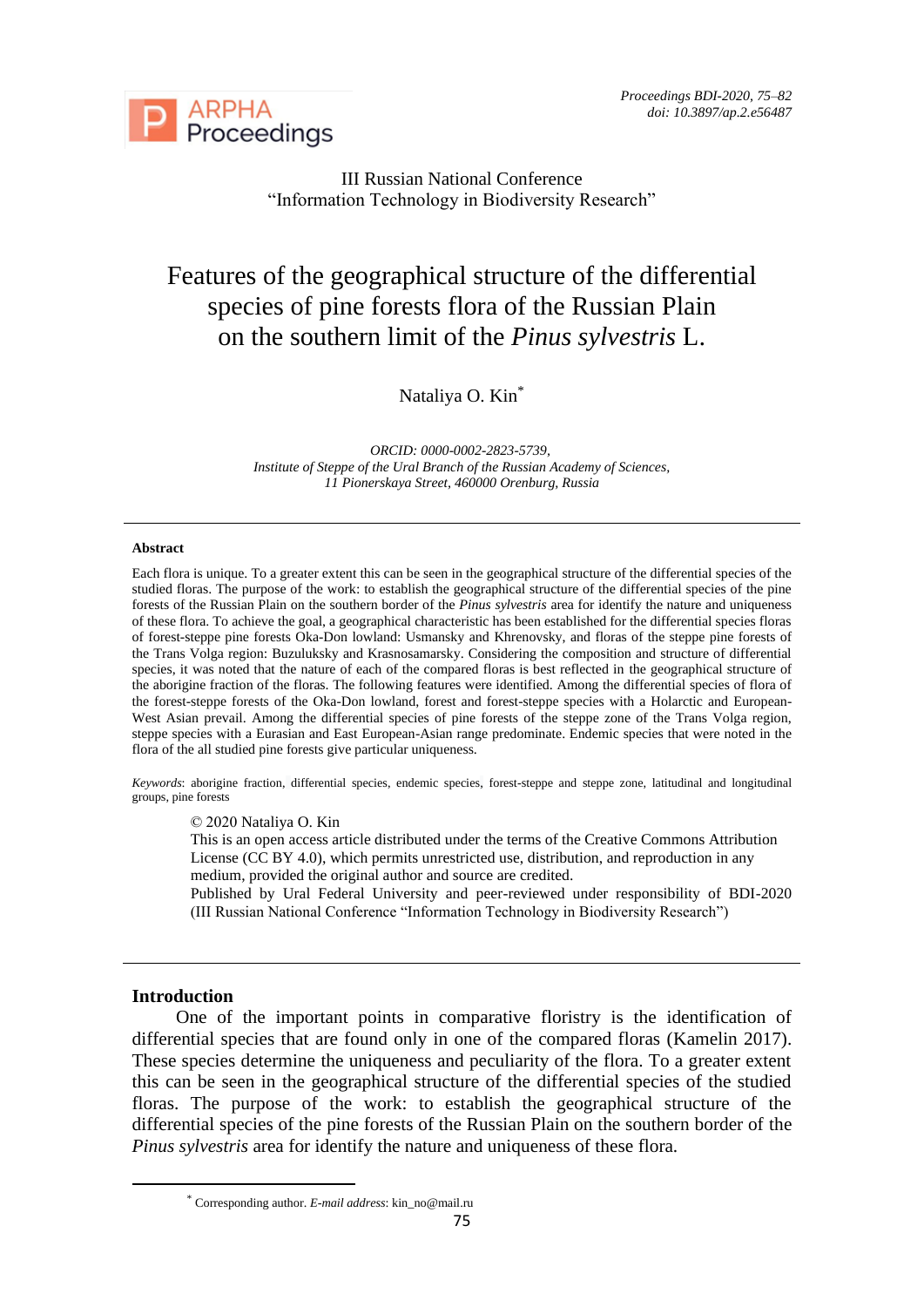# **Materials and methods**

To identify differential species, we compared the pine forests floras of the Russian Plain at the southern limit of distribution of *Pinus sylvestris* L., in extreme climatic conditions for forest ecosystems in the steppe and forest-steppe zones (Fig. 1). Usmansky and Khrenovsky pine forests are located in the subzone of the typical foreststeppe of the Oka-Don lowland (hereinafter referred to as forest-steppe forests) (Milkov 1977). Khrenovsky pine forest – in the Voronezh Region, 75 km southeast of Usmansky pine forest, located on the border of Lipetsk and Voronezh. Buzuluksky and Krasnosamarsky pine forests are located in the steppe zone of the Trans-Volga region (hereinafter referred to as the steppe forests). Krasnosamarsky – in the southeast of the Samara region, connected by a narrow strip of forest (about 36 km long) along the right bank of the river Samara with the Buzuluksky pine forest, which develops on the border of two administrative regions, Samara and Orenburg (Godnev et al. 1949; Korchikov et al. 2010).



**Figure 1.** Map-diagram of the location of the studied of pine forests (Crichfield et al. (1966), as edited by the author). Legend:  $1$  – range of the species;  $2$  – isolated occurrences;  $3$  – studied of pine forests

(1 – Usmansky, 2 – Khrenovsky, 3 – Buzuluksky, 4 – Krasnosamarsky).

The flora composition depends on the occupied area and the nature conservation status of the territory (Table 1).

| Pine forests   | Area<br>(thousand ha) | Natural and<br>climatic zone | Conservation<br>status  | Year of<br>conferring<br>conservation<br>status |
|----------------|-----------------------|------------------------------|-------------------------|-------------------------------------------------|
| Usmansky       | 70.7                  | forest-steppe                | reserve on<br>31 053 ha | 1927                                            |
| Khrenovsky     | 40.2                  |                              | does not have           |                                                 |
| Buzuluksky     | 112.0                 | steppe                       | national park           | 2007                                            |
| Krasnosamarsky | 13.6                  |                              | does not have           |                                                 |

**Table 1.** Territorial and environmental data of the studied pine forests.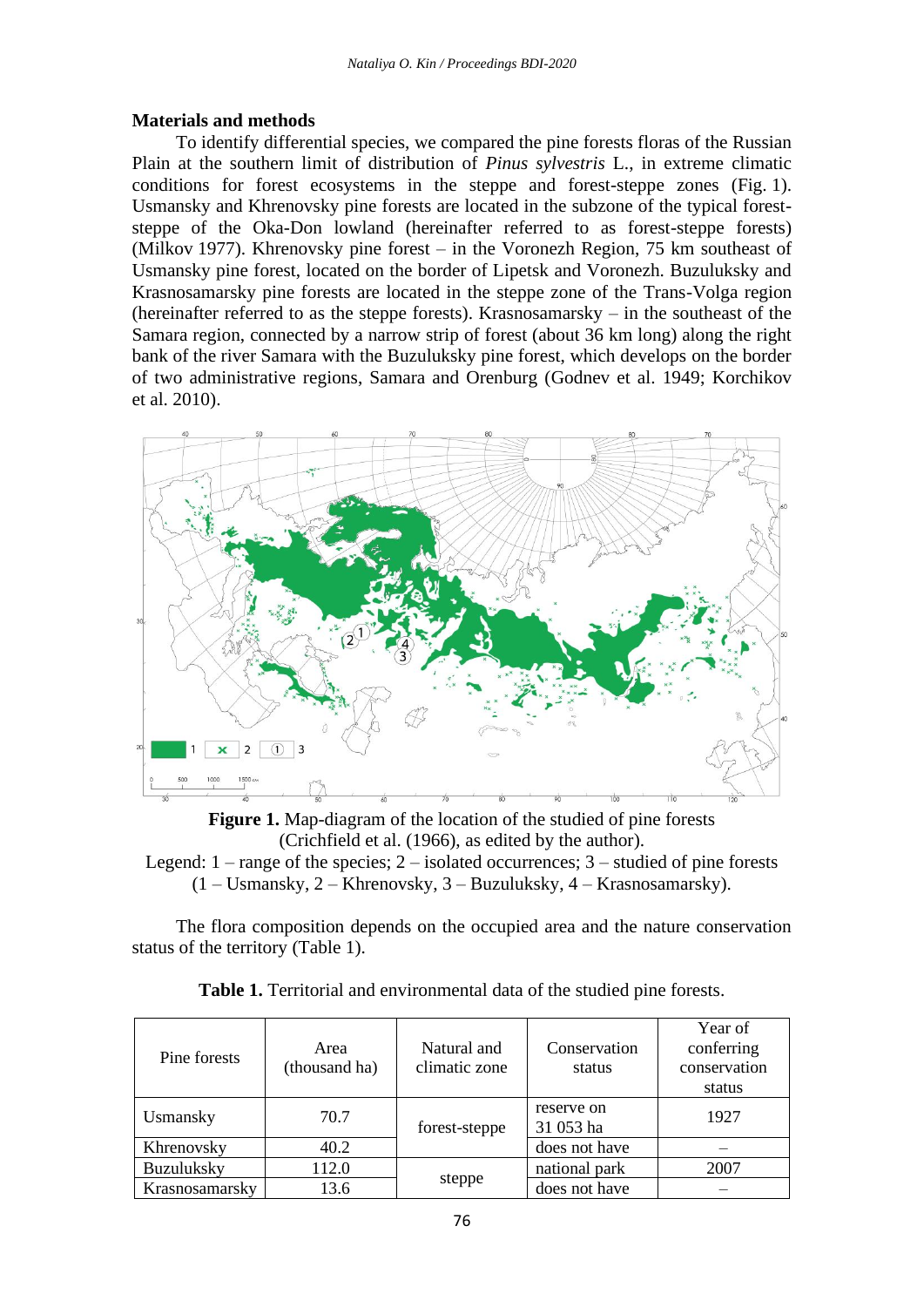The floras of the studied pine forests were compared, as well as their aboriginal and adventive fractions (Kin 2019). Based on the data of A.Ya. Grigorievskaya et al. (2004), M.V. Kazakova et al. (1996), P.V. Kulikov et al. (2005, 2013), S.V. Saxonov et al. (2012), for each differential species latitudinal and longitudinal groups were established.

## **Results**

In the course of floristic research, the taxonomic structure of the studied pine forests was established. In the flora of Usmansky pine forest, 123 families of 512 genera contain 1076 species, among which 848 are aboriginal, 216 are adventive and 8 are introduced species. In the flora of the Khrenovsky pine forest, 108 families of 430 genera unite 850 species, where 718 are from the aboriginal, 130 are the adventive fractions and 2 introduced species. The flora of the Buzuluksky pine forest is represented by 101 families, 282 genera, 794 species. The latter contain 675 species of aboriginal, 112 species of adventive fractions, and 4 introduced species. The flora of Krasnosamarsky pine forest includes 93 families of 352 genera 674 species, where most – 591 – are aboriginal species, less – 80 adventive and 3 introduced species. The number of differential species identified during the comparison of floras and their proportion in the flora are presented in Table 2.

| Pine forests<br>Parameters                             | Usmansky | Khrenovsky | <b>Buzuluksky</b> | Krasnosamarsky |
|--------------------------------------------------------|----------|------------|-------------------|----------------|
| Total in flora                                         | 223/20.7 | 48/5.6     | 89/11.2           | 57/8.5         |
| Aboriginals (among<br>the aboriginals)                 | 131/15.4 | 37/5.3     | 67/9.9            | 52/8.9         |
| Adventives (among<br>the adventives)                   | 81/37.5  | 10/7.7     | 18/16.1           | 4/5.0          |
| Introduced plants<br>(among the<br>introduceds plants) | 11/91.7  | 1/50.0     | 4/57.1            | 1/33.3         |

**Table 2.** Quantitative indicators of differential species of the studied pine forests.

**Note:**  $*$  /\*\*, where \* – absolute number, \*\* – share from all kinds of group

When analyzing the composition and structure of the differential species, it was noted that the character of each of the compared floras is best reflected in the geographical structure of the aboriginal faction.

In the aboriginal fraction of the flora of the Usmansky pine forest, the boreal and boreal-nemoral latitudinal groups contain the largest number of differential species – 18.3% each (Fig. 2А). Here, unlike other pine forests, representatives of the taiga flora are noted – species of the Ericaceae family: *Calluna vulgaris* (L.) Hull., *Ledum palustre* L., *Oxycoccus palustris* Pers., *Vaccinium myrtillus* L. and *V. vitis-idaea* L. Less differential species in the forest-steppe and plurizonal groups (13.0% in each). There are slightly more species in the nemoral group (10.7%) than in the steppe group (9.9%). Further, in descending order, there are groups covering several zones: boreal-nemoralforest-steppe, forest-steppe and steppe, nemoral-forest-steppe and nemoral-forest-steppe and steppe.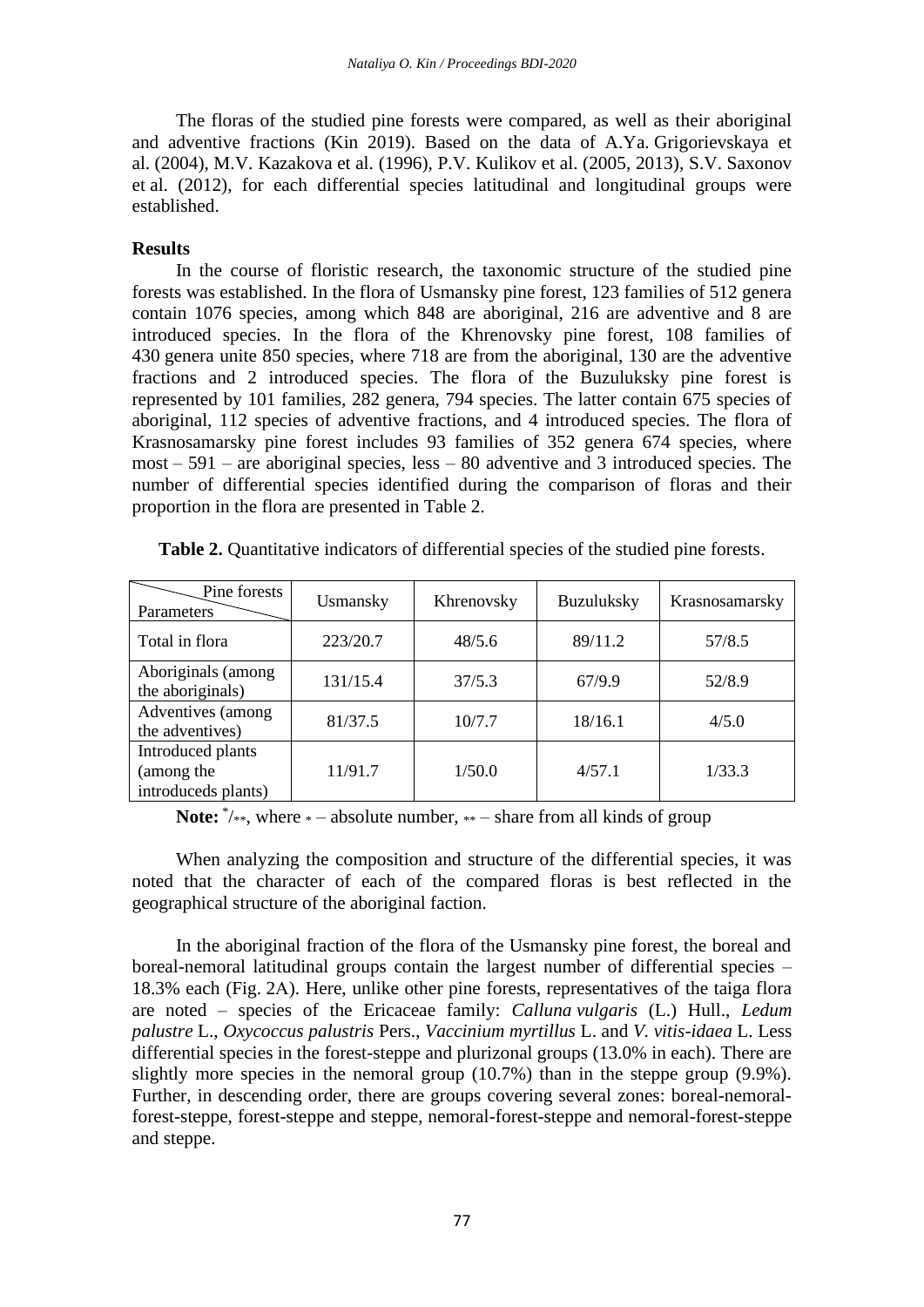In the Khrenovsky pine forest, located to the south of Usmansky, among the differential species, priority goes to the forest-steppe latitudinal group – 24.3% (Fig. 2B). The steppe group accounts for 19.0% of all differential species of the native fraction of the flora of this forest. In other latitudinal groups, there are few such species, 10.8% each in boreal-nemoral, nemoral, nemoral-forest-steppe, foreststeppe, and steppe. The plurizonal group accounts for 8.1%. One representative each in the boreal-nemoral-forest-steppe and boreal latitudinal groups, which is 2.7% each.

One third of all differential species of the native fraction of the Buzuluksky pine forest falls on the steppe latitudinal group (Fig. 2С). Together with the plurizonal group, the forest-steppe and steppe groups (15.0% each) are strengthening their positions. The boreal-nemoral group, although not one of the multi-species, makes up 12.0%. There are even fewer species in the boreal-nemoral-forest-steppe  $-8.9\%$ . 6% of the differential species are included in the boreal and nemoral groups. The nemoral-foreststeppe (4.5%), nemoral-forest-steppe and steppe (1.5%) and forest-steppe (1.5%) groups contain the smallest number of such species.

In the flora of Krasnosamarsky pine forest, all differential species are distributed mainly in two groups – steppe (44.2%) and forest-steppe and steppe (40.4%) (Fig. 2D). Several species each belong to the nemoral  $(5.8%)$  and boreal-nemoral  $(3.8%)$  groups. Such species are rare in the boreal, forest-steppe, and plurizonal groups – 1.9% each.



**Figure 2.** The structure of differential species in latitudinal gradient: **A** – Usmansky pine forest; **B** – Khrenovsky pine forest; **C** – Buzuluksky pine forest; **D** – Krasnosamarsky pine forest.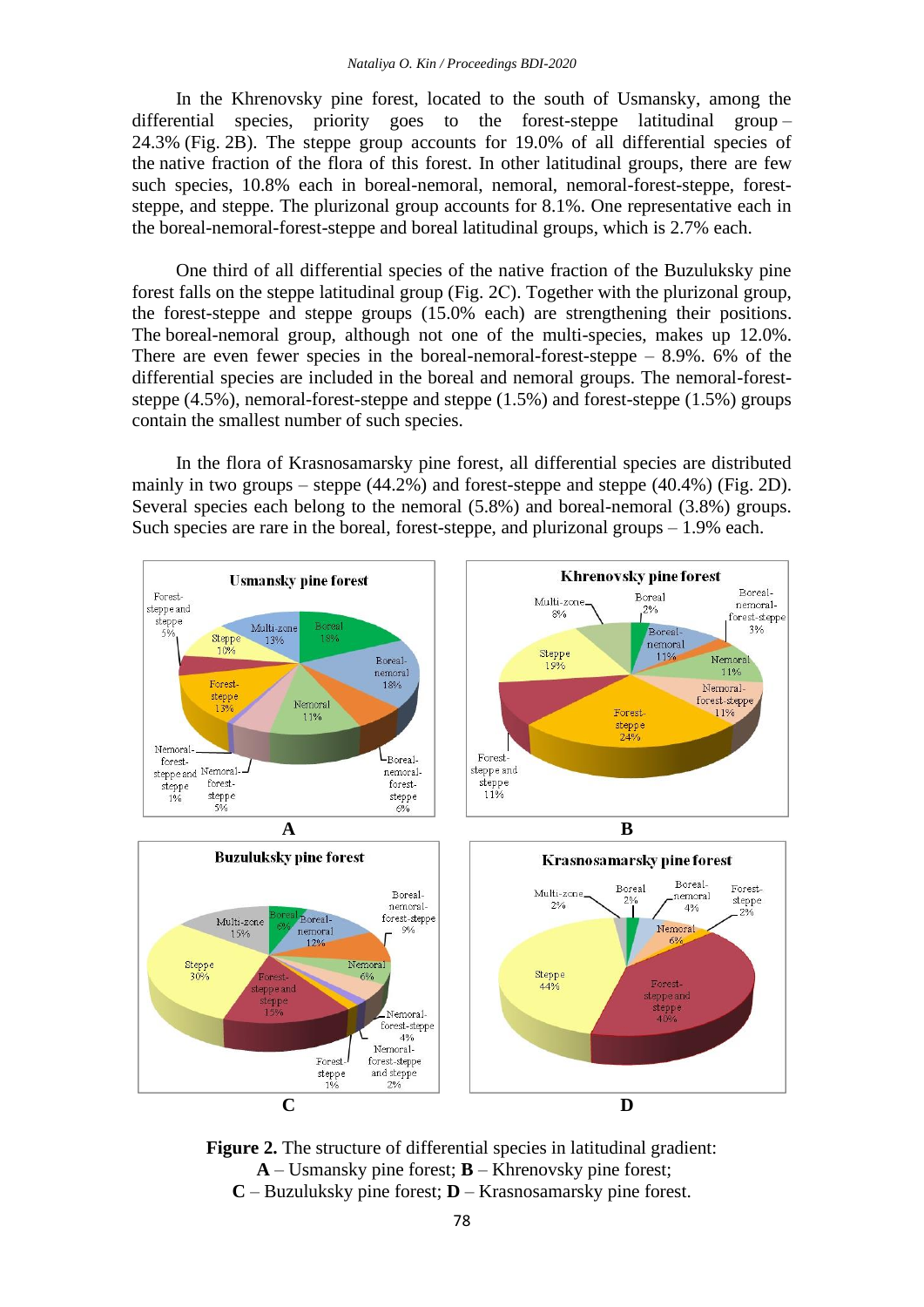In the geographical structure of the longitudinal direction, 74 elements were identified, which were able to be combined into 12 groups (Fig. 3A–D).



**Figure 3.** The structure of differential species (absolute number) by longitude gradient: **A** – Usmansky pine forest; **B** – Khrenovsky pine forest; **C** – Buzuluksky pine forest; **D** – Krasnosamarsky pine forest.

In the Usmansky pine forest, the differential species of the aborigine fraction are distributed in 11 longitudinal groups (Fig. 3A). A significant part of these species is with European (19.1%) and Holarctic (16.8%) distribution, less with European-West Asian (12.2%) and Eurasian (10.7%).

In Khrenovsky pine forest, the differential species of the aborigine fraction of the flora are combined in 10 longitudinal groups (Fig. 3B), where the most saturated species are European-West Asian (29.7%). There are fewer such species in the East European-Asian (13.5%), Eurasian (13.5%) and European-Southwestern Asian (10.8%) groups. 3 endemic species are noted here, 2 of them are east European: the forest-steppe endemic of the river sands *Centaurea sophiae* Klok. and steppe narrow-localized endemic of pine forest sands *C. pineticola* Iljin. and 1 East European-South Siberian steppe – *Festuca wolgensis* P. Smirn – is found in the forest on sand in open places.

Differential species of the aborigine fraction of the Buzuluk pine forest are distributed in 12 longitudinal groups (Fig. 3C) with a significant predominance of representatives in the Eurasian (26.9%) and East European-Asian (17.9%). There are fewer species with Euro-Siberian (14.9%) and European-West Asian (10.4%) ranges. The originality of the flora is given by 3 endemic species found on the territory of the Buzuluksky pine forest: the South Ural nemoral *Lathyrus litvinovii* Iljin. – in the forest is rare among shrubs along the forest edges; Volga-South Ural mountain-steppe *Astragalus wolgensis* Bunge. – occupying steppe plots in this forest; Ural subborealmontan *Elytrigia reflexiaristata* (Nevski) Nevski. – noted here on sandy steppe sites.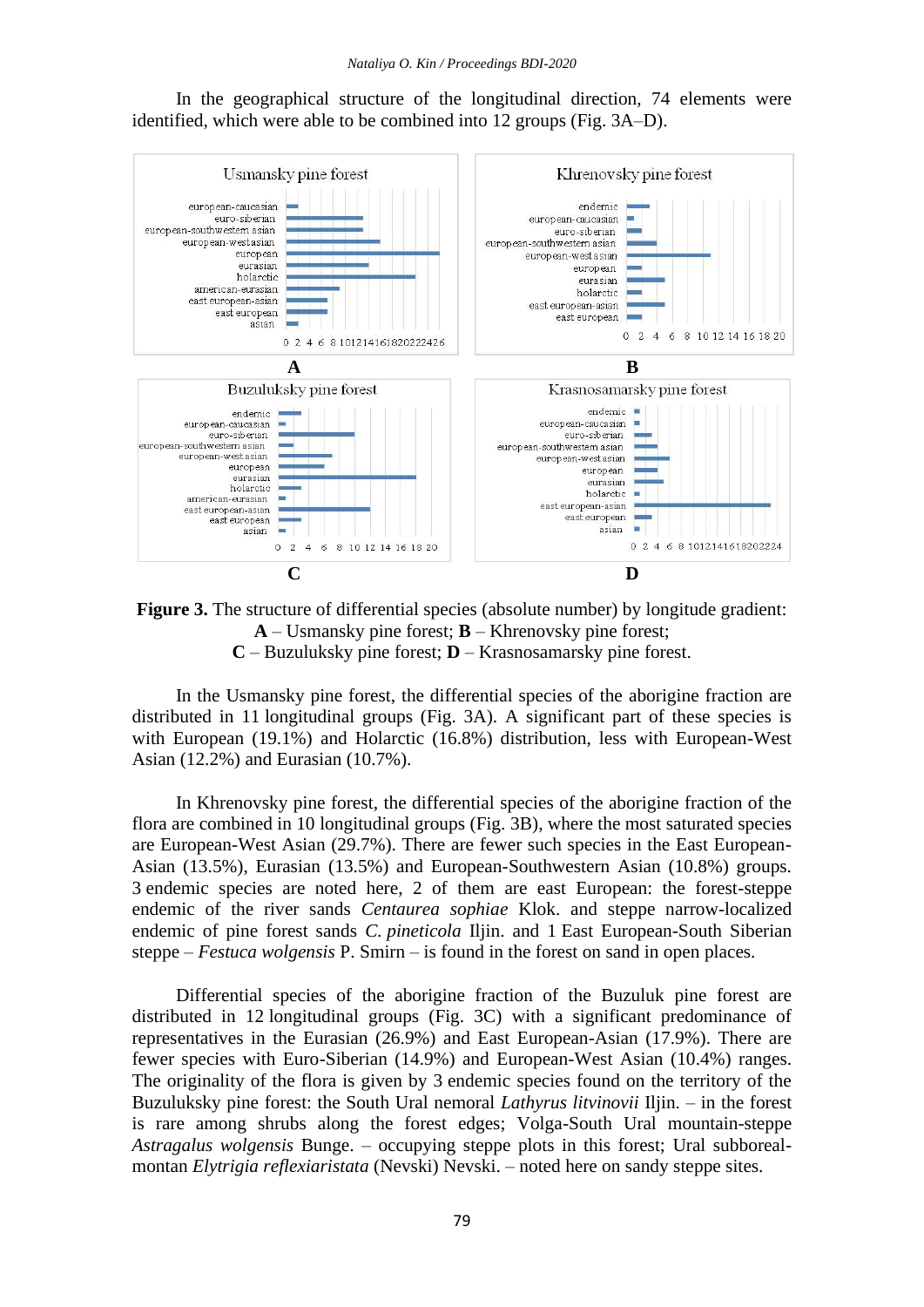In Krasnosamarsky pine forest, differential species of the aborigine flora fraction are distributed in 11 longitudinal groups (Fig. 3D). Half of these species have an East European (44.2%) range. The remaining groups are small and contain from 1 to 5 species. The originality of the pine forest flora is given by the South Ural mountainsteppe endemic *Dianthus uralensis* Korsh. – calling in pine forest by of steppe sandy places.

### **Conclusion**

The geographic structure of the differential species of the aboriginal flora fraction reflects the floristic features of the studied pine forests. In the forest-steppe forests, despite their territorial proximity, the difference in both latitudinal and longitudinal distribution of differential species is clearly visible. Thus, among the species found only in the Usmansky pine forest, representatives of taiga and taiga-deciduous forests (boreal, boreal-nemoral) with European and Holarctic ranges prevail. 75 km to the southeast, in the Khrenovsky pine forest, among the species found in the aboriginal fraction of only this of the compared woodlands, most of the representatives of the forest-steppe and steppe latitudinal groups with a European-West Asian range.

There are several reasons for this difference. First, area covered by the forest. Usmansky pine forest has an area almost 2 times larger than Khrenovsky pine forest and, accordingly, the ability to show its internal – forest – boreal-nemoral character, despite the fact that it is located in the forest-steppe zone and is far from the forest zone. Secondly, a part of the territory of Usmansky pine forest is covered by the reserve regime, the negative impact of the anthropogenic factor has been significantly reduced. In contrast to Usmansky pine forest, Khrenovsky, in addition to constant forest felling, experiences a powerful recreational load. The unregulated collection of mushrooms, berries, and medicinal plants also causes significant damage not only to the collection objects themselves, but sometimes to almost complete destruction of unique ecosystems, to the destruction of taxa with a taiga area previously noted in this forest. Third, although the Usmansky and Khrenovsky pine forests are located in the same natural zone, the location of the first one to the northwest of the second directly affects the nature of the geographical structure of the differential species.

The established geographical structure of the differential species of the aborigine fraction of the flora of the studied pine forests allowed us to draw the following conclusion. Differential species of flora of the forest-steppe pine forests of the Oka-Don lowland are represented mainly in the Usmansky pine forest by forest (boreal, borealnemoral and nemoral) taxa with a range both in the Holarctic as a whole and in the European, European-Est-North Asian part of the continent. In Khrenovsky, located 95 km southeast of the Usmansky pine forest, there are more representatives of the forest-steppe zone. The proportion of nemoral species is also high, with the distribution of habitats to taiga (boreal-nemoral) and forest-steppe (nemoral-forest-steppe) zones. In the longitude direction European-West Asian species are of great importance.

Differential species of the aborigine fraction of the pine forests flora of the steppes of the Trans Volga region, Buzuluksky and Krasnosamarsky, belong mainly to the steppe latitudinal group. The largest share of these species has Eurasian and East European-Asian ranges. It should be noted that in the Krasnosamarsky pine forest, the forest-steppe and steppe groups have an almost equal proportion of the steppe latitudinal group, which is much less pronounced in the Buzuluksky pine forest. This is probably due to the closer location of the former to the forest-steppe zone.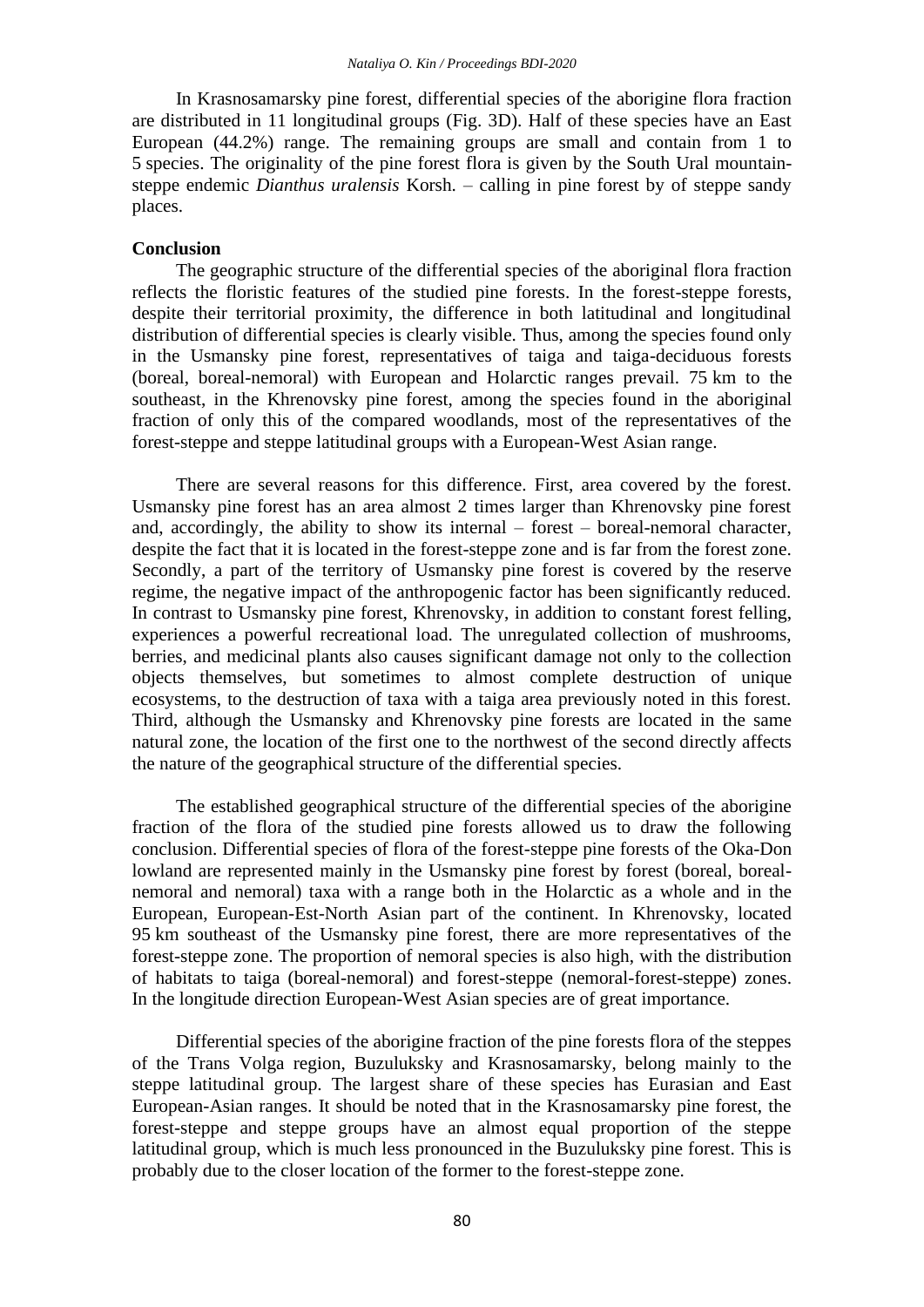Thus, the geographical structure of the differential species of the aboriginal fraction of floras makes it possible to clearly trace the features and nature of the floras of the studied pine forests, even taking into account the fact of the relatively close location of forest-steppe and steppe forest pairs.

# **Acknowledgements**

This work was carried out within the framework of the institute's planned budget topic "Steppes of Russia: landscape-ecological foundations of sustainable development, substantiation of nature-like technologies under natural and anthropogenic environmental changes" No. AAAA-A17-117012610022-5.

## **References**

- Crichfield WB, Little EL (1966) Geographic distribution of the pines of the world. Miscellaneous publication: 991. U.S. Departament of Agriculture, Forest Service, Washington, D.C., 64.
- Godnev ED, Zaytsev BD, Miron KF, Nesterov VG, Chardymov NP (1949) Buzulukskiy bor. Тom 1: Obshchiy ocherk i lesnyye kul'tury [Buzuluksky pine forest. Vol. 1: General outline and forest cultures]. Publishing House Goslesbumizdat, Moscow-Leningrad, 5–13 [in Russian].
- Grigorievskaya AYa, Starodubtseva EA, Khlyzova NYu, Agafonov VA (2004) Adventivnaya flora Voronezhskoy oblasti: istoricheskiy, biogeograficheskiy, ekologicheskiy aspekty [Adventure flora of the Voronezh region: historical, biogeographic, ecological aspects]. Voronezh State University Publishing House, Voronezh, 320 pp. [in Russian].
- Kamelin RV (2017) Flora Severa Yevropeyskoy Rossii (v sravnenii s blizlezhashchimi territoriyami) [Flora of the North of European Russia (in comparison with the neighboring territories)]. BBM Publishing House, Saint Petersburg, 241 pp. [in Russian].
- Kazakova MV, Rzhevuskaya NA, Khlyzova NYu, Aleksandrova KI, Grigorievskaya AYa (1996) Flora Lipetskoy oblasti [Flora of the Lipetsk region]. Argus, Moscow, 352 pp. [in Russian].
- Kin NO (2019) The similarity and difference in the flora of the pine forest on the southern border of the range of *Pinus sylvestris* L. BIO Web of Conferences 16: 00011. [https://doi.org/10.1051/bioconf/20191600011.](https://doi.org/10.1051/bioconf/20191600011)
- Korchikov ES, Prokhorova NV, Plaksina TI, Matveev NM, Makarova YuV, Kozlov AI (2010) Floristicheskoye raznoobraziye osobo tsennogo Krasnosamarskogo lesnogo massiva Samarskoy oblasti: 1. Sosudistyye rasteniya [Floristic diversity of the most valuable Krasnosamar forest area of the Samara region: 1. Vascular plants]. Samarskaya Luka: problemy regional'noy i global'noy ekologii [Samarskaya Luka: problems of regional and global ecology] 19 (1): 111–136 [in Russian].
- Kulikov PV (2005) Konspekt flory Chelyabinskoy oblasti (sosudistyye rasteniya) [Abstract of the flora of the Chelyabinsk region (vascular plants)]. Geotour, Ekaterinburg-Miass, 537 pp. [in Russian].